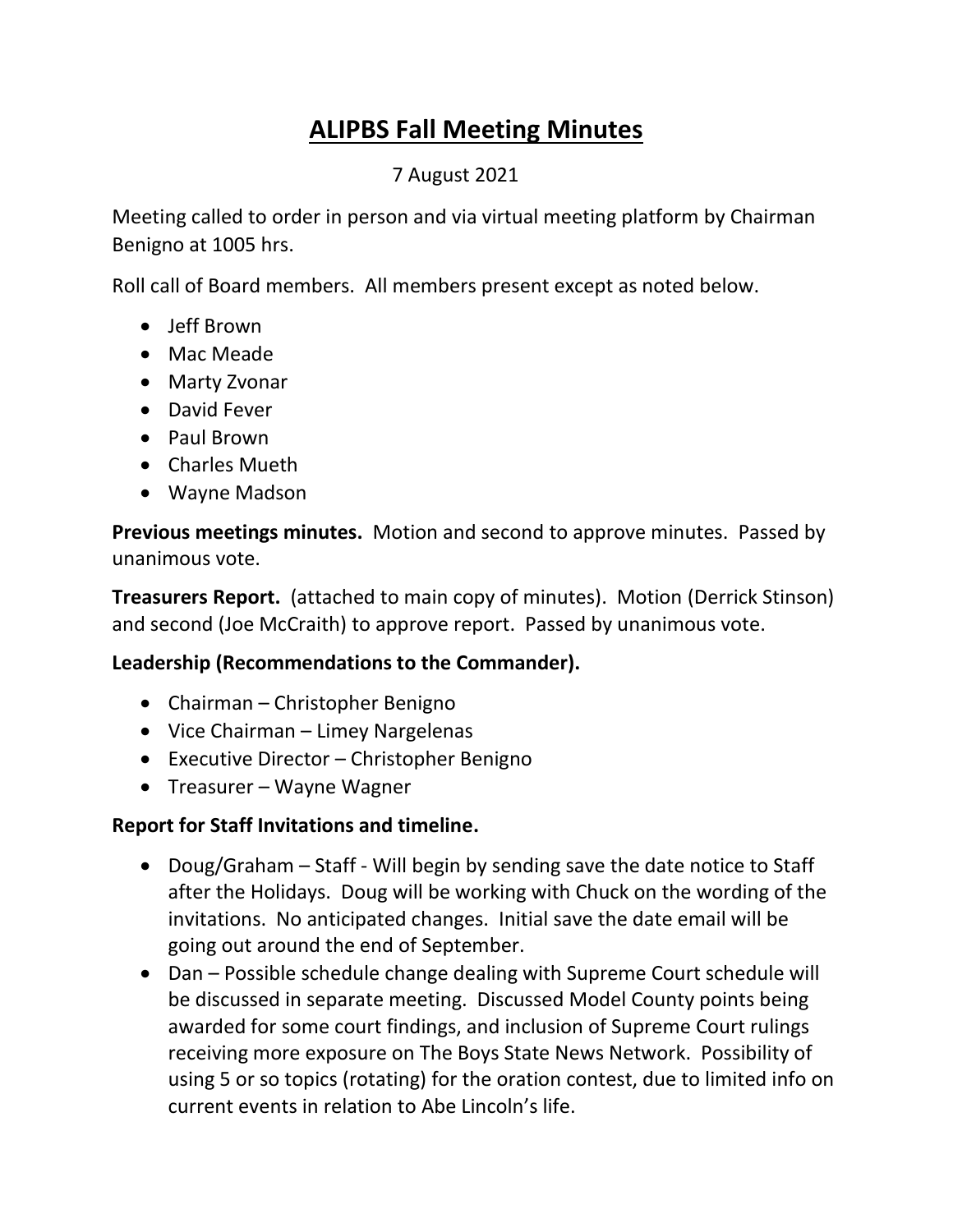- Chuck Councilors we have plenty. May need to reduce the number of counties if we fail to increase citizens.
- Joe McCraith Educational line up Jason Hill volunteered will teach Judicial and David Benedict will assist.

### **Unfinished Business.**

- *Public relations push*  Carter Golden Tickets are being printed, and should be sent out to all Posts. County, District, and Division chairs should be heavily involved in this. Discussed quotas for Counties/Districts. We need to recruit recruiters. Motion made by Derrick Stinson, Seconded by John Reece to approve up to \$2,000 for advertising on Social Media. Passed unanimously. (Doug will work with Graham).
- Data Base/Online registration form Greg Not on call. Graham says registration form will be complete within a couple days.
- Transportation Tentative bus pick-up and drop-off locations added to website along with contact information.
- Assistant Positions are needed in all areas except for Admin/Counselors.
- Social Media Team Been very active on social media. Will increase presence in the near future. Work done by Rick, Doug, Alec, and Graham.
- Alumni Association Josh Cox Head of Alumni Association One time fee of\$20.00 to \$25.00 which includes a lifetime membership, Welcome Letter, Decal, Lapel pin, ID card, Certificate, and quarterly digital newsletter.

#### **New Business.**

- Program changes None at this time.
- Additional Seminars Schedule allows for 2 more classes. (Mandatory attendance?)
- Yearbooks Print & Digital doing both
- Schedules Manual insert that can be torn out.
- Sports Soccer, Softball, Basketball, Volleyball, and Quiz Bowl. Will remain the same for next session.
- Online payment Work in process. Christopher, Graham, Greg are working on this.
- Program Sponsorships Work in progress (Christopher working on corporate sponsors).
- Staff Caps for 85<sup>th</sup> session. Working on bags/backpacks. Can be sold in the Boys State store.